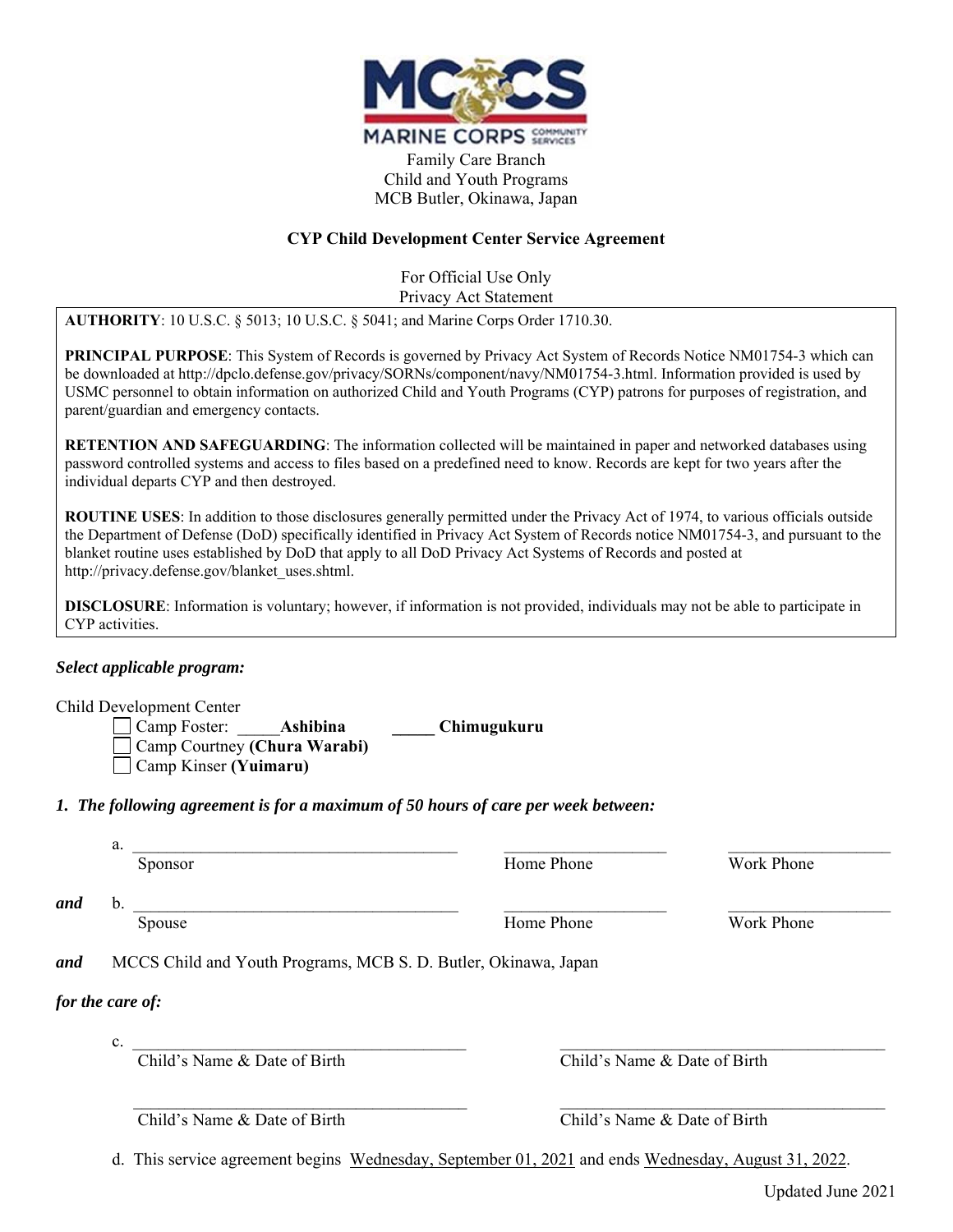#### *2. Fees, Payment, and Service Policies:*

 a. The Military Child Care Act requires the Department of Defense (DoD) to prescribe uniform fee regulations for military Child Development Programs annually. Fees are based on total family income. Patrons will be placed in the highest fee category until verification of total family income is complete.

 b. Per DoDI 6060.2, Total Family Income (TFI) includes all earned income including wages, salaries, tip, longterm disability benefits, voluntary salary deferrals, quarters allowances and subsistence allowances and in-kind quarters and subsistence received by military member, pay for service in a combat zone and anything else of value, even if not taxable, that was received for providing services. Quarters allowance and subsistence allowances mean the Basic Allowance for Quarters and the Basic Allowance for Subsistence received by military personnel (with respect to grade and status) and the value of meals and lodging furnished in-kind to military personnel residing on military bases.

c. Parents must notify CYP of family financial status changes that may affect their Fee Category.

 d. Full Day program fees are set to generate revenue to cover 52 weeks of operation for no more than 50 hours of care per week.

 e. A two-week non-payment vacation option is authorized per child per agreement year for enrollment. The nonpayment must be requested in writing at least two weeks prior to the vacation period. All requests must be in weekly (Monday through Friday) increments. Unused non-payment vacation time cannot be carried over from one contract year to another year. CYP may temporarily fill spaces during a patron's two-week non-payment vacation period.

f. DoD contractors are not eligible for child care fee assistance or a reduction in fees for additional children in the same family.

g. There is no reduction of fees for absences or illnesses. Fees are not reduced for absences, holidays, and short term emergency closures such as typhoons and air conditioning, water or power outages which require CYP to close. Services will not be available on federal holidays, typhoon closures, and short-term emergencies. Parents will be notified of additional periods of non-service as determined by CYP as soon as such periods are known.

h. The patron agrees to pay CYP for the services as long as the space is held for the child, whether the space is used or not, except when the two-week non-payment vacation option is used.

i. Children absent from CYP due to a parent's extended TAD/TDY deployment have two options available: (1) pay in full to hold child's space; or (2) withdraw child from the program and be placed at the top of the waiting list for the first available space upon return.

 j. Fees are due before services are rendered. Fees not received prior to services being rendered may result in a temporary suspension or cancellation of agreement services. If paying weekly, payment is due by close of business the last day of the business week; if paying on the 1st and 15th, payment is due by the 1st and 15th of each month (if the 1st or 15th is on a weekend or holiday payment is due the business day prior); or if paying monthly, payment is due the first business day of the month. Any payment not made within 3 calendar days of due date will require payment before child can enter care.

k. Emergency contacts will be notified for children left in CYP facilities after program hours. The Provost Marshall will be contacted for assistance if the patron or emergency contact is not available. When a patron consistently fails to pick up a child after the program closes, care may be suspended or terminated.

l. Emergency Leave will only be granted for thirty calendar days (without payment due) with official documentation from an appropriate authority (e.g., emergency orders from sponsor's command, American Red Cross, etc.). Prepayment will be due to hold the child's space beyond the approved 30 calendar days. CYP may temporarily fill spaces during a patron's emergency leave period.